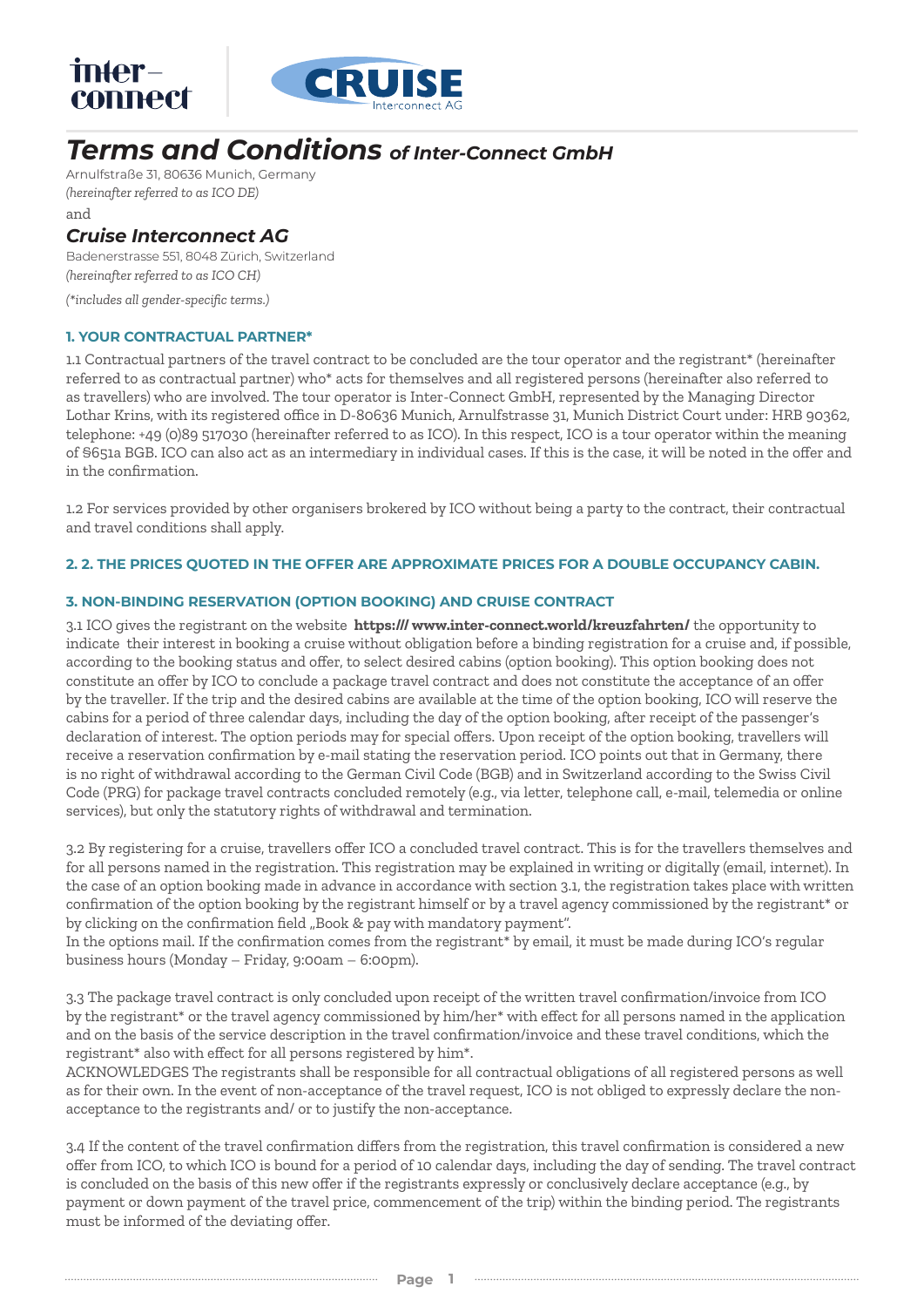3.5 For persons with a disability, the disability must be notified at the time of registration. ICO cannot assume any responsibility for the necessary care and/or treatment, which is why it is recommended to travel with a responsible accompanying person\* if necessary. The cruise may be refused or cancelled for those whose health or physical condition appears unfit to travel in the opinion of the shipping company or whose condition poses a danger to them or other passengers. In the event of pregnancy at the start of the trip, the registrants must inform ICO of this at the time of registration, as well as send a doctor's clearance certificate by the 23rd week of pregnancy\* and also bring it with them to the check-in. Unfortunately, people who have reached the 24th week of pregnancy at the start of the trip, or who reach it during the trip, can no longer be transported. ICO reserves the right to refuse registrations if, at the discretion of ICO's medical advisors, the physical or health conditions for the trip are not met. Guests receiving medical treatment should carry their medical records. Dialysis is not possible on board.

3.6 Guaranteed cabins are available on selected cruises, subject to availability. You book the cruise at the fixed price of the selected category without a cabin number. The travel confirmation assures you at least the booked category and if this is no longer available, you will be placed in a higher category. You will receive your cabin number upon receipt of the travel documents, or at the latest upon embarkation. Special requests regarding the condition and location of the cabin or changes to the cabin number cannot be taken into account. If the change request is for a higher-quality cabin category and/or after further additions of services, ICO will endeavour to fulfil these requests at the corresponding surcharge.

## **4. SCOPE OF SERVICES**

4.1 The scope of the contractual travel service is basically derived from the service description relevant to the travel period and the information provided in the travel confirmation, subject to all the information and explanations contained therein. ICO's services consist of transport and accommodation and other services for the registered persons as stated in the travel confirmation together with all information and explanations contained therein. Ancillary agreements or other deviating agreements that change the scope of the contractual services require the written confirmation of the ICO.

4.2 The scope of services does not include, in particular, flights or other shuttle services from the travellers' home location to the embarkation port and back from the disembarkation port, or hotel arrangements before or after the cruise, unless these services are part of the contractual service described and confirmed in the service description. If these services (e.g., some travel packages) are not part of the service description, the registrants can have such services compiled on request according to their specifications. Where possible, these are confirmed by ICO as an additional service and become part of the travel package contract as long as they are not mediated services. Insofar as this results in separate regulations for the registrants, they will always be informed if the terms and conditions of other service providers are to be included. If these services are explicitly and unambiguously marked as external services and stating the intermediary service provider, they do not belong to the scope of services provided by ICO. If there are any contradictions, the travel confirmation applies above all else.

4.3 The travel documents must be sent to the registrant or the travel agency commissioned by them no later than seven days before the start of the trip if the travel price has been paid in full and the on-board manifest has been completed. If, contrary to expectations, the travel documents have not yet arrived, the registrants must urgently contact the travel agency commissioned by them, otherwise, contact ICO for clarification.

#### **5. PAYMENT**

.

5.1 Payments made by the registrants for the package travel contract booked with ICO DE according to § 651 a BGB are protected by § 651 r BGB in conjunction with Art. 252 EGBGB. The services of ICO are secured in accordance with § 651 of the German Civil Code (BGB).

The insurer is the customer money insurer tourVERS Touristik-Versicherungs-Service GmbH, Borsteler Chaussee 51, 22453 Hamburg, Tel.: 040-244 288 0. Payments by customers for bookings with ICO CH are secured in accordance with Federal Law of the Swiss Civil Code (PRG). The services of ICO CH are covered by the Guarantee Fund of the Swiss Travel Industry. Their address is: Etzelstrasse 42, 8038 Zurich, Switzerland, Telephone: +41 44 488 10 70.

5.2 The registrant who has made the registration undertakes to pay, even if said registration includes other persons. Upon receipt of the written travel confirmation and delivery of the security certificate, the \* Registrant\* must pay a deposit of 25% of the travel price.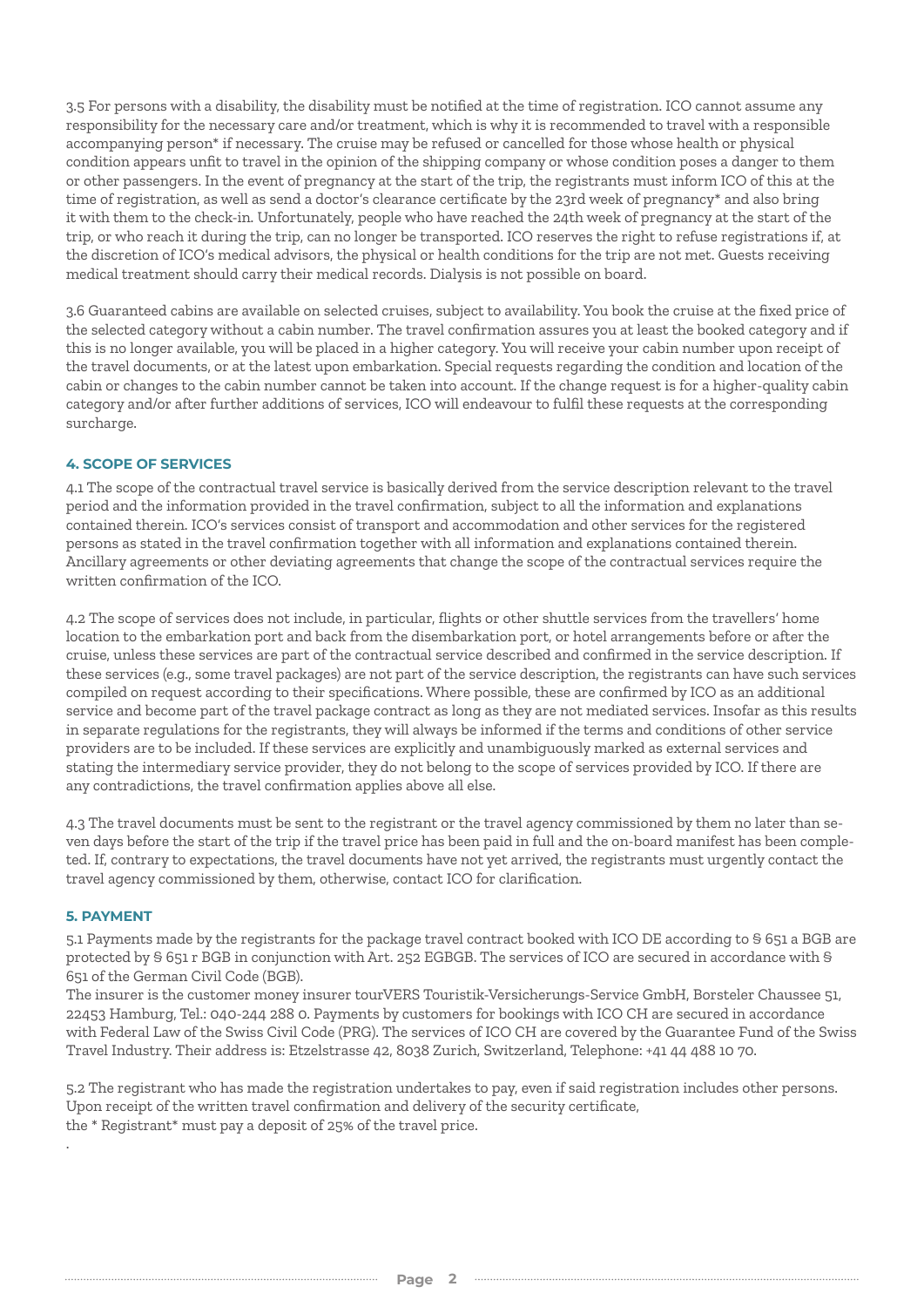5.3 The final payment to be made the registrants must be made no later than 30 days before the start of the trip without further request. Payment of the travel price can be made by SEPA direct debit mandate or by credit card (e.g., MasterCard, Visa, American Express). Payment by credit card is subject to a processing fee of 1% in addition to the travel price. The credit card will be debited on the due date indicated in the confirmation/invoice.

5.4 A travel registration from 30 days before the start of the trip is only accepted on the condition that the entire travel price is due immediately upon receipt of the travel confirmation and the security certificate and the payment is made by SEPA direct debit mandate or credit card.

5.5 If the invoiced travel price has not been received on time and is not paid even after a request has been made to do so, ICO is entitled to withdraw from the contract. In this case, ICO shall levy the contractual penalties or compensation lump sums regulated in Section 9.1.

5.6 If the registrant withdraws a direct debit authorisation they have provided after making a claim against ICO, they shall be liable for the bank charges incurred and a processing fee of €100. The same applies to an unjustified claim to the issuing bank when paying by credit card.

## **6. REQUESTS FOR CHANGES IN SERVICES**

6.1 As tour operators, ICO DE and ICO CH are entitled to make changes and deviations from the terms of the contract, as long as the change is not substantial. This also applies, in particular, to changes in travel, lay times and routes. These are permissible if they are necessary, for example, because they are based on official instructions, are necessary for passenger safety reasons and for the ship's crew and/or due to unavoidable, exceptional circumstances, weather issues or safety considerations and/or to avert dangers. This decision shall be taken solely by the captain responsible for the vessel\*. Changing a non-assured airline and arrival and departure times is permitted. If ICO has exceptionally confirmed a cabin number before the cruise, as a rule, the registrant cannot make any more requests for changes after allocation. ICO is also entitled to change assigned cabins if the change takes place within the same cabin category and is reasonable. ICO has notified the registrant

in one of the aforementioned cases, ICO will inform the registrant about the change in a clear, understandable and highlighted manner on a durable medium (digital or paper) before the start of the trip.

6.2 As a tour operator, ICO is entitled to make changes and deviations from contractual conditions that lead to a significant/substantial change. In this case, ICO is obliged to offer the traveller a corresponding amendment to the contract before the start of the trip or, alternatively, to go on a replacement trip. The registrants can then withdraw from the booked trip without any payment of compensation or accept the offer to amend the contract.

6.3 Insofar as the changed services themselves are affected by defects, any warranty claims made by the registrant remain unaffected.

6.4 If the registrants and/or the travellers commence the trip after the tour operator has informed them of a necessary change in the overall format of the trip, terminating the travel contract based on the change after the start of the trip is not permissible.

## **7. PRICE CHANGES**

7.1 According to § 651 g of the German Civil Code (BGB) and the Swiss Civil Code (PRG), the organiser may demand an effective price increase of up to 8%, which the registrants must accept. If the price increase is more than 8%, the tour operator can offer the price increase and require that the registrants either accept it within a certain period of time or withdraw from the contract. The same applies to price reductions. The regulations according to para. 5.4 apply; the prices for additional packages for arrival and departure or special arrangements are binding with their confirmation They are part of the package travel contract. This does not apply if the services are additionally brokered by third parties.

## **8. PERSONAL REQUIREMENTS/TERMINATION OF CONTRACT BY THE TOUR OPERATOR**

8.1 The registrants must assure that all travellers are fit for travel. ICO has the right to require travellers to provide a medical certificate showing their fitness to travel.

8.2 Depending on the service provider (shipping company), there are age restrictions:

**Princess Cruises**: Persons under the age of 21 may only be accompanied by an adult\* (min. 21 years) on a cruise. When booking multiple cabins, at least one person\* in each cabin must be 16 years of age or older.

**Carnival Cruise Line**: Persons under the age of 21 may only take a cruise with a person aged 25 or over \*.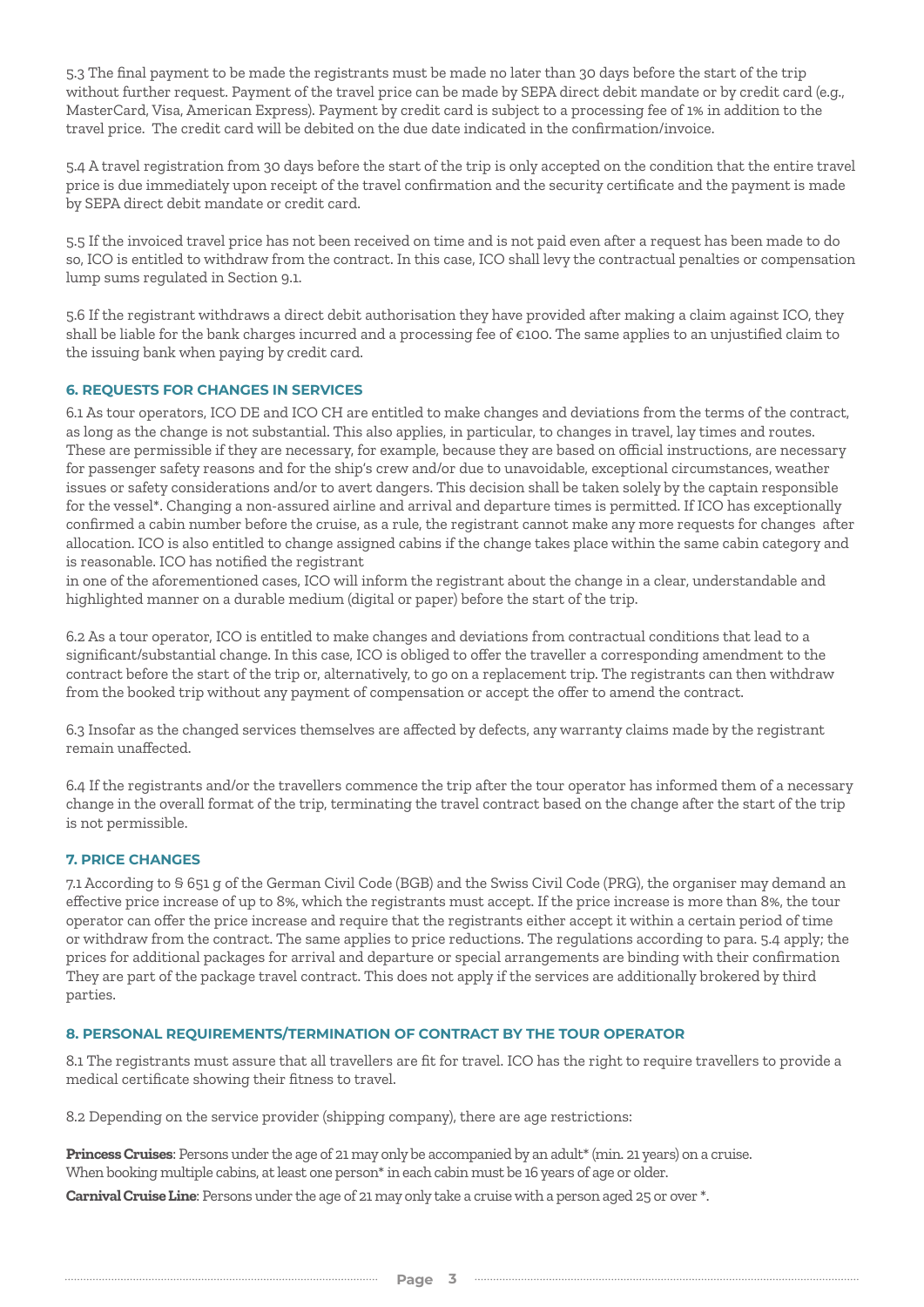**P&O Cruises** and **Cunard**: Persons under the age of 18 may only be accompanied by an adult\* (min. 21 years) on a cruise. **The following applies to all trips**: The shipping company cannot guarantee the necessary medical care for children under 6 months or one year, according to the travel area. These are, therefore, excluded from the trip. For persons with disabilities and pregnant women, please refer to section 3.5 of these travel conditions.

8.3 ICO may terminate the travel contract in the event of criminal acts by travellers, in particular, in the event of noncompliance with country-specific laws and prohibitions relating to weapons, drug possession and violence.

8.4 8.4 If the mental or physical condition of a traveller\* does not allow a journey or onward journey at the discretion of ICO medical advisors\* (which is compulsory), because this person\* is unable to travel or poses a risk to himself or third parties, continuing transport may be refused or this person's\* holiday trip may be interrupted. In such cases, ICO shall not be liable for any additional costs incurred. The same applies in cases where this person\*does not bring a necessary accompanying person\* with them in accordance with para. 3.5.

8.5 The captain\* is responsible for the ship and crew on cruises. He/she has the sole decision-making authority with regard to the seafaring management of the ship, the guarantee of safety and compliance with the shipboard regulations and in this capacity is entitled to disembark a passenger\* without compensation. This authority also applies if, in the opinion of the captain\*, one of the situations mentioned in paragraphs 3.5 and 8.2 applies.

8.6 ICO may terminate the travel package contract without notice if the registrants have booked and provided incorrect information about the person concerned, their address and/or identity document.

8.7 If the registrants and/or the travellers breach their contractual obligation to provide ICO with the necessary passport data for forwarding to the relevant immigration authorities before departure, ICO shall not be liable for the timely issue and receipt of necessary visas or other travel documents if the registrants have commissioned ICO with procurement unless there is a breach of duty by ICO. In these cases, ICO is entitled to refuse the transport or onward transport of passengers without a duty to provide compensation and to charge cancellation fees in accordance with para. 9.2.

8.8 If a travel package contract is terminated for the above reasons and further transport is refused, ICO retains the right to receive the travel price. However, ICO can be credited with the value of the saved expenses, as well as those benefits that it obtains from another use of the unused services. ICO is not responsible for any additional costs incurred by travellers. In particular, passengers must bear any additional costs incurred for a return transport to their home location Registrants should check whether supplementary health insurance is required. It is recommended to take out insurance to cover the costs of assistance, including repatriation in the event of an accident, sickness or death.

## **9. TERMINATION OF THE CONTRACT BY THE TRAVELLER BEFORE THE START OF THE TRIP (CANCELLATION) AND CANCELLATION FEES**

9.1 Registrants can withdraw from the trip at any time before the start and also declare the withdrawal of other travellers registered by them. Then, this withdrawal only applies to the services of the package travel contract, including the additional package, in connection with additionally or separately booked services insofar as they have become part of the package travel contract or are in connection with it, i.e., for example also for arranged arrival or departure packages. If the withdrawal only refers to the travel package contract, i.e., not to mediated travel services, the registrants must determine and explain this. Your withdrawal should in principle be made in writing for reasons of proof. The registrants are obliged to return travel documents that have already been handed over. Not going on the trip is generally considered as a withdrawal. The valid date of withdrawal depends on ICO receiving the withdrawal declaration, if the trip was booked directly with ICO. If the trip was booked and other services brokered via a travel agency, submitting a declaration of withdrawal to this agency is sufficient, otherwise the withdrawal must be made separately. The withdrawal must be made during ICO's regular business hours (Mon – Fri, 9:00 am – 6:00 pm).

9.2 ICO is entitled to demand appropriate compensation taking into account saved expenses and a possible advantage from further use of the travel service. Instead of a demonstrable expense, ICO is entitled to claim a flat-rate compensation fee (if no substitute travel participant\* is provided) and this fee will be calculated as follows for each travel participant\* who has withdrawn on the basis of the respective travel price.

 $\begin{minipage}{0.9\linewidth} \begin{tabular}{l} \hline \textbf{1} & \textbf{1} & \textbf{1} & \textbf{1} & \textbf{1} & \textbf{1} & \textbf{1} & \textbf{1} & \textbf{1} & \textbf{1} & \textbf{1} & \textbf{1} & \textbf{1} & \textbf{1} & \textbf{1} & \textbf{1} & \textbf{1} & \textbf{1} & \textbf{1} & \textbf{1} & \textbf{1} & \textbf{1} & \textbf{1} & \textbf{1} & \textbf{1} & \textbf{1} & \textbf{1} & \textbf{1} &$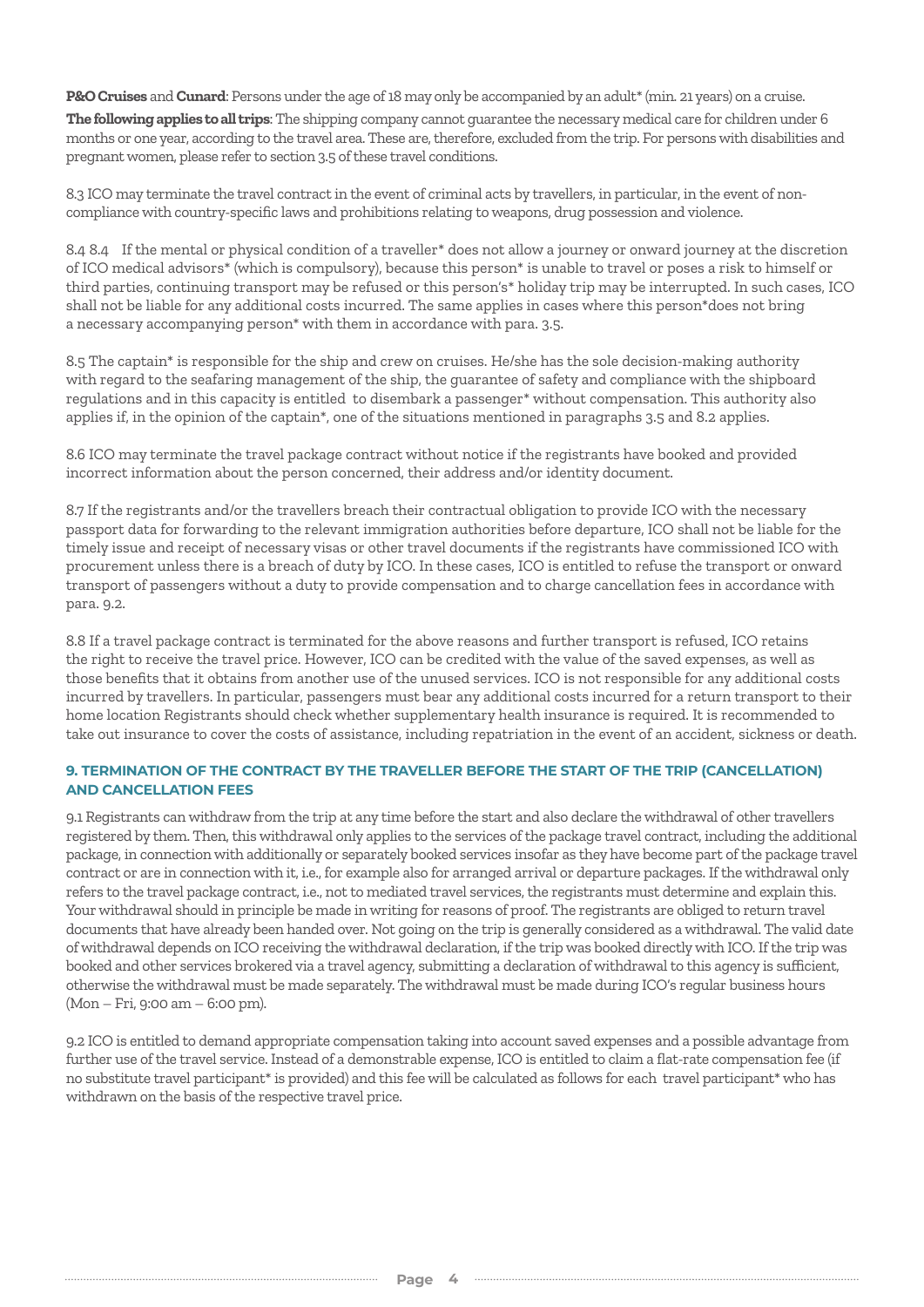**For withdrawal**: Our service providers charge various compensation rates for withdrawal. This passes through ICO transparently (see table). The cruise price is defined including port fees and tax.

| <b>Cunard Line</b>                                                      | Up to 66<br>days before<br>departure        | At least<br>$\n  p.p.\n$              | 65-38<br>days before<br>departure            |                               | $37 - 25$<br>days before<br>departure                 |         | $24-9$<br>days before<br>departure           |                                         | from 8 days<br>before<br>departure        |                                           | In case of<br>no-show                        |
|-------------------------------------------------------------------------|---------------------------------------------|---------------------------------------|----------------------------------------------|-------------------------------|-------------------------------------------------------|---------|----------------------------------------------|-----------------------------------------|-------------------------------------------|-------------------------------------------|----------------------------------------------|
|                                                                         | 20%                                         | $100. -$                              | 35%                                          |                               | 60%                                                   |         | 85%                                          |                                         |                                           | 90%                                       | 95%                                          |
| Save & Sale                                                             | 25%                                         | $100. -$<br>35%                       |                                              |                               | 60%                                                   |         | 85%                                          |                                         | 90%                                       |                                           | 95%                                          |
| <b>P&amp;O Cruises</b>                                                  | Up to 91<br>days before<br>departure<br>20% | At least<br>$\notin p.p.$<br>$100. -$ | $90 - 57$<br>days before<br>departure<br>50% |                               | 56-42<br>days before<br>departure<br>60%              |         | $41 - 16$<br>days before<br>departure<br>75% |                                         | $15-6$<br>days before<br>departure<br>90% |                                           | from 5 days and in<br>case of no-show<br>95% |
| <b>Princess Cruises</b>                                                 | Up to 60 days<br>before<br>departure<br>20% | At least<br>$\notin p.p.$<br>$100 -$  | 59-45 days<br>before<br>departure<br>35%     | At least<br>€ $p.p.$<br>$0 -$ |                                                       |         | 44-15 days<br>before<br>departure<br>60%     | 14-8 days<br>before<br>departure<br>80% |                                           | from 7 days<br>before<br>departure<br>90% | In case of<br>no-show<br>95%                 |
| <b>Princess Deal</b>                                                    | Up to 45 days<br>before<br>departure<br>30% | At least<br>$\notin$ p.p.<br>$100 -$  |                                              |                               |                                                       |         | 60%                                          | 80%                                     |                                           | 90%                                       | 95%                                          |
|                                                                         |                                             |                                       |                                              |                               |                                                       |         |                                              |                                         |                                           |                                           |                                              |
| <b>Carnival Cruise</b><br>Line                                          | Up to 6 days<br>before<br>departure         | At least<br>$\n  p.p.\n$              | 75-56 days<br>before<br>departure            |                               | At least<br>$\notin p.p.$<br><b>DBL</b><br><b>SGL</b> |         | 55-30 days<br>before<br>departure            | 29-15 days<br>before<br>departure       |                                           | 14-1 days<br>before<br>departure          | In case of<br>no-show                        |
| 2- and 3-night cruises                                                  | 20%                                         | $100 -$                               | 20%                                          | $150. -$                      | $300 -$                                               | $60\%*$ |                                              | 80%*                                    |                                           | 90                                        | 95%                                          |
| 4- and 5-night cruises                                                  | 20%                                         | $100 -$                               | 20%                                          | $200 -$                       | $400 -$                                               |         | $60\%*$                                      | 80%*                                    |                                           | 90                                        | 95%                                          |
| 6-9-night cruises                                                       | Up to 91 days<br>before<br>departure<br>20% | $100 -$                               | 90-56 days<br>before<br>departure<br>20%     | $300 -$                       | $600 -$                                               |         | 60%*                                         | $80\%$ *                                |                                           | 90                                        | 95%                                          |
|                                                                         |                                             |                                       |                                              |                               |                                                       |         |                                              |                                         |                                           |                                           |                                              |
| From 10-night cruises,<br>as well as Alaska,<br>Australia<br>and Europe | 20%                                         | $100. -$                              | 20%                                          | $450 -$                       | $900 -$                                               | $60\%*$ |                                              | 80%*                                    |                                           | 90                                        | 95%                                          |
| <b>Early Saver</b>                                                      |                                             |                                       | Up to 56 days<br>before<br>departure         |                               | At least<br>$\notin p.p.$<br><b>DBL</b><br><b>SGL</b> |         | 55-30 days<br>before<br>departure            | 29-15 days<br>before<br>departure       |                                           | $14-1$ days<br>before<br>departure        | In case of<br>no-show                        |
| 2- and 3-night cruises                                                  |                                             |                                       | 20%                                          | $150. -$                      | $300 -$                                               |         | 60%*                                         | $80\%*$                                 |                                           | 90                                        | 95%                                          |
| 4- and 5-night cruises                                                  |                                             |                                       | 20%                                          | $200. -$                      | $400 -$                                               |         | 60%*                                         | 80%*                                    |                                           | 90                                        | 95%                                          |
| 6-9-night cruises                                                       |                                             |                                       | 20%                                          | $300 -$                       | $600. -$                                              |         | $60\%*$                                      | $80\%*$                                 |                                           | 90                                        | 95%                                          |
| From 10-night cruises,<br>as well as Alaska,<br>Australia<br>and Europe |                                             |                                       | 20%                                          | $500 -$                       | $900 -$                                               |         | 60%*                                         | $80\%*$                                 |                                           | 90                                        | 95%                                          |

*\*Cancellation scale or fixed cancellation amount for the second period, whichever is greater.*

When booking the prices offered, different cancellation rates may apply depending on the offer. ICO shall inform the registrant of the different conditions and shall provide the registrant with the special travel conditions applicable to the offer prices before concluding the travel package contract.

The contractual penalties expressed as a % are calculated according to the cruise price

Travel insurance taken out through ICO is always payable in full.

For bookings with arrival and departure packages, the airline cancellation policy applies to flights. These can be up to 100%. ICO will endeavour to keep the cancellation costs for the flights as low as possible and to refund at least taxes and fees for the booking to the registrant. The following applies to other components of the arrival and departure packages: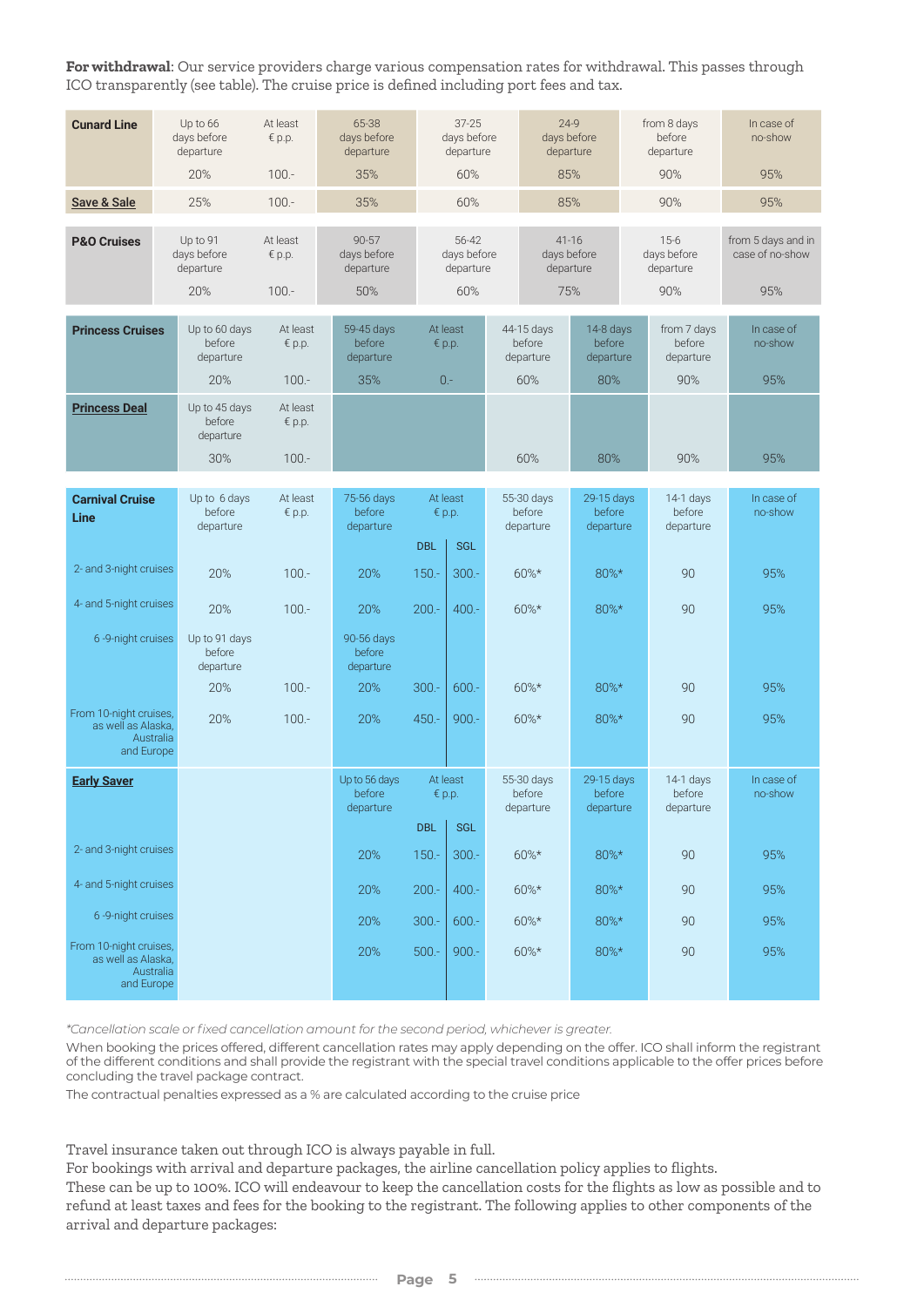Up to 50 days before departure, 50% 49. – 30. Days before departure 60% from 29th day before departure 80% If the journey is not attended (No Show) 95%

People who book have the right to prove to ICO that no loss has occurred or that is has not occurred at the amount claimed. Deviating from the compensation amount, ICO is entitled, to demand a specifically-calculated compensation, provided that this is quantified and documented.

9.3 When booking prices offered, depending on the offer in para. 9.2., different lump sums for compensation apply. ICO shall inform the registrant of the different conditions and shall provide the registrant with the special travel conditions applicable to the offer prices before concluding the travel package contract.

9.4 It is strongly recommended to take out travel cancellation insurance.

9.5 If one\* or more passengers from a multi-bed cabin (2 or more persons) no longer wish to take part in a trip (cancellation), a cancellation of the entire cabin must be made, followed by a new booking for the remaining passengers. ICO will allow the services that applied to the original trip as well as any expenses saved to be credited.

#### **10. UNAVOIDABLE EXCEPTIONAL CIRCUMSTANCES**

10.1 If ICO is prevented from carrying out the trip before its start due to unforeseeable, unusual circumstances that cannot be foreseen at the time of concluding the contract, the registrants and ICO may withdraw from the contract. ICO must declare its withdrawal immediately after becoming aware of the reason for withdrawal. The parties who withdraw from the contract shall bear the burden of proof for assuming unavoidable exceptional circumstances.

10.2 In the case of exceptional unavoidable circumstances at the place of destination or in its immediate vicinity, ICO shall lose its entitlement to the travel price. ICO must reimburse the travel price already paid at the time of withdrawal in accordance with the statutory periods after withdrawal.

10.3 Should a case of exceptional unavoidable circumstances arise, ICO must inform the participants of all danger that appears to exist. In this respect, ICO must enquire and provide information so that the registrants can check the possibility of termination for themselves.

#### **11.WARRANTY (REMEDY, REDUCTION AND TERMINATION) AND LIMITATION PERIOD**

11.1 If the journey is not carried out or is not carried out in accordance with the contract, participants may request remedial action. ICO may refuse to remedy the situation if it is impossible or involves a disproportionate effort.

11.2 If the journey is significantly impaired as a result of a defect, and ICO does not provide any remedy within a reasonable period to be set by the registrants, these may terminate the travel contract within the framework of the statutory provisions. The request for remedy must be addressed to the cruise ship's reception. If as transfer and/or flight and/or hotel services have been booked in addition to the cruise service, ICO is the tour operator for these services and not just an agent (cf. Section 4.3) the request for a remedy in the event of a significant impairment to the trip as a result of a defect in this service is to be addressed either to the service provider on-site or to ICO. For reasons of preservation of evidence, a written notice of termination is recommended. ICO is entitled to provide equal or higher-value reasonable compensation.

11.3 The claims for travel services not provided in accordance with the contract (§§ 651 i to 651 n BGB) must be made immediately on site and they are statute-barred in two years from the end of the trip; claims arising from tortious acts become statute-barred in three years. The start of the limitation period is determined by the statutory regulations. Travel management, travel agents (travel agencies) and individual service providers are not entitled to invoke claims of travellers against ICO for whatever legal reason.

#### **12. TRANSFER OF CONTRACT/BILLING FOR ADDITIONAL EXPENSES/UNUSED SERVICES**

12.1 If a substitute\* is named, ICO may calculate the actual, proven and reasonable additional administrative costs they have incurred, including the additional costs incurred by the respective service providers (flight, hotel, etc.) in individual cases. ICO is entitled to charge a processing fee of €50 p.p. for name changes. The declaration of a substitute\* by those who are registering must be made on a durable data carrier and can be made no later than fourteen days before the start of the trip. If this type of change is necessary after this time, the trip must be cancelled. The contractual penalties according to section 9.2.c are valid and ICO is entitled to object to the entry of the third party\*, provided that the third party\* does not meet the contractual travel requirements. If a third party\* enters into the travel package contract, he\* and the registrants are liable to ICO as joint and several debtors\* for the travel price and the additional costs incurred as a result of their participation in the contract.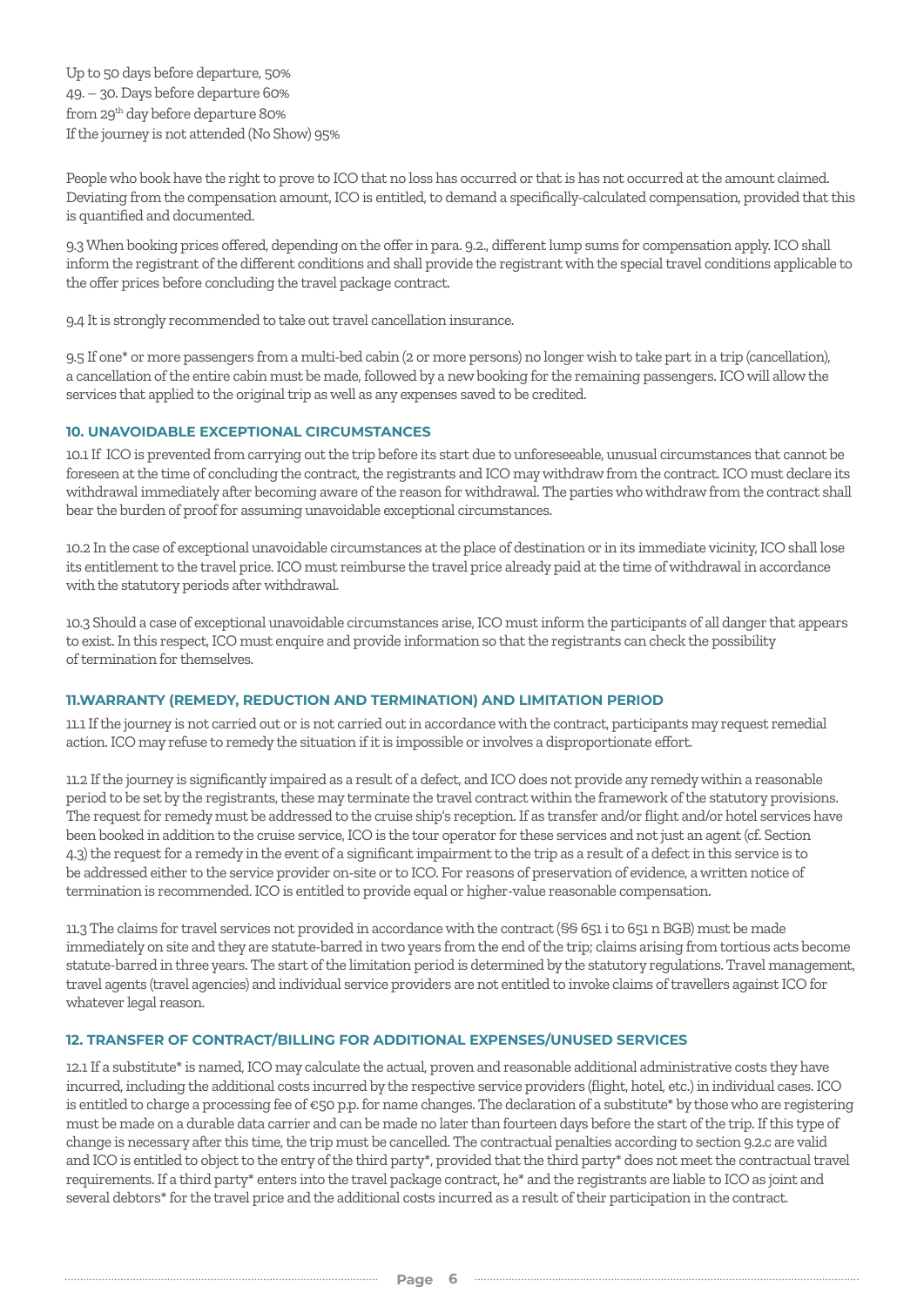12.2 After concluding the travel contract, the registrants are not entitled to any changes concerning the travel date, the ship, the start of the journey (flight), the accommodation or the mode of transport (e.g., change of the cabin category, change of departure, etc.). In general, rebooking another trip is treated as a cancellation and a new booking. If the registrant wishes to rebook another trip, he/she should ask ICO to clarify whether the request can be met. Changes may be possible if no special offer (e.g., early bird, last minute) has been booked and if the change is made to a trip that has been booked within twelve months (six Months for "world tours" and their segments) from the original start of the trip. Amended bookings can only be made up to 66 days before departure and are only allowed once. For re-bookings, a processing fee of €50, plus any additional costs charged by the airline and/or the hotels shall apply. Changes after the 66th day before departure, as well as changes for the purpose of a price reduction are only possible after a prior withdrawal from the travel package contract. Cancellation fees will then apply (see para. 9.2).

12.3 If registrants do not make use of individual travel services that have been duly offered for their own reasons (e.g., due to an early return or for other mandatory reasons), they are not entitled to a pro rata refund of the travel price. ICO will endeavour to obtain a reimbursement of the saved expenses from the service provider. This duty will not apply for minor services or if a refund is contrary to legal or official regulations.

## **13. DUE DILIGENCE REGULATIONS, PASSPORT, VISA AND HEALTH REGULATIONS**

13.1 ICO will inform the registrants before concluding the contract of passport, visa and sanitary regulations for the destination country, including the approximate deadlines for obtaining visas and any changes to this prior to departure. If the tour operator or the travel agent fulfils their duty to provide information, registrants must create the conditions for the trip. With this information, ICO assumes that the travellers are EU citizens, Swiss citizens or in possession of a permanent general EU residence permit.

13.2 If, for example, difficulties arise as a result of lack of personal requirements for the journey, which are attributable to the behaviour of the registrants, they cannot withdraw free of charge or make use of individual travel services without consequences. In these cases, the provisions in sections 9.1 and 9.2 shall apply mutatis mutandis. The registrants and registered travellers are responsible for obtaining and carrying any necessary official travel documents, any necessary vaccinations and compliance with customs and foreign exchange regulations. Any disadvantages arising from non-compliance with these regulations, e.g., the payment of withdrawal compensation, shall be borne by them.

13.3 The EU regulation on informing passengers about the identity of the operating airline (EU 2111/05) obliges us to inform you about the identity of the operating airline(s) of all flight transport services to be provided concerning the booked journey at the time of booking. If, at the time of booking, an operating airline has not yet been determined, ICO shall inform the passenger of the airline or airlines likely to operate the flight. As soon as ICO becomes aware of the airline actually operating the flight, they will inform passengers. If the airline named to the traveller as the operating airline changes, ICO must inform the traveller of the change. The list of airlines with which carriage is not permitted under EU law can be found on the website *https://ec.europa.eu/transport/modes/air/safety/air-ban\_de*

## **14. LIABILITY**

14.1 ICO is liable within the scope of the duty of care of a proper travel agent for conscientious travel preparation, careful selection and monitoring of service providers, correct descriptions of all travel services specified in the respective tender and the proper provision of the contractually agreed travel services, taking into account the applicable regulations of the respective destination country and place.

14.2 ICO's liability for claims for damages that are not bodily injury and were not culpably caused are limited to a total of three times the travel price in accordance with § 651p BGB. This limitation of liability applies per person\* and per trip.

14.3 14.3 **a**) If ICO takes the position of a contractual air carrier, the liability of the organiser shall be governed by the relevant provisions of the Air Transport Act, the Warsaw Convention in the current and applicable version of The Hague or the Montreal Convention. **b**) If ICO takes the position of a contractual shipowner, the applicable special international agreements or regulations based on such shall also apply under national law. **c**) ICO shall not be liable for damage or loss to travel gear caused by theft or other loss outside the ship. This does not apply if impairments are due to intentional or grossly negligent conduct by ICO. ICO is liable for damage to or loss of cabin baggage in accordance with the statutory provisions.

14.4 ICO's liability is excluded or limited insofar as it is permissible, under international agreements or statutory provisions which are based on such agreements, for service providers to be limited in liability for the services to be provided by them or for their liability to be excluded.

14.5 ICO is not liable for service disruptions, personal injury and property damage in connection with services that are merely mediated by ICO as external services (e.g., excursions, transport services to and from the advertised departure and destination location, etc.) if these services are expressly marked as external services in the booking confirmation, stating the mediating contractual partner. ICO is not liable for payments made directly to other service providers.